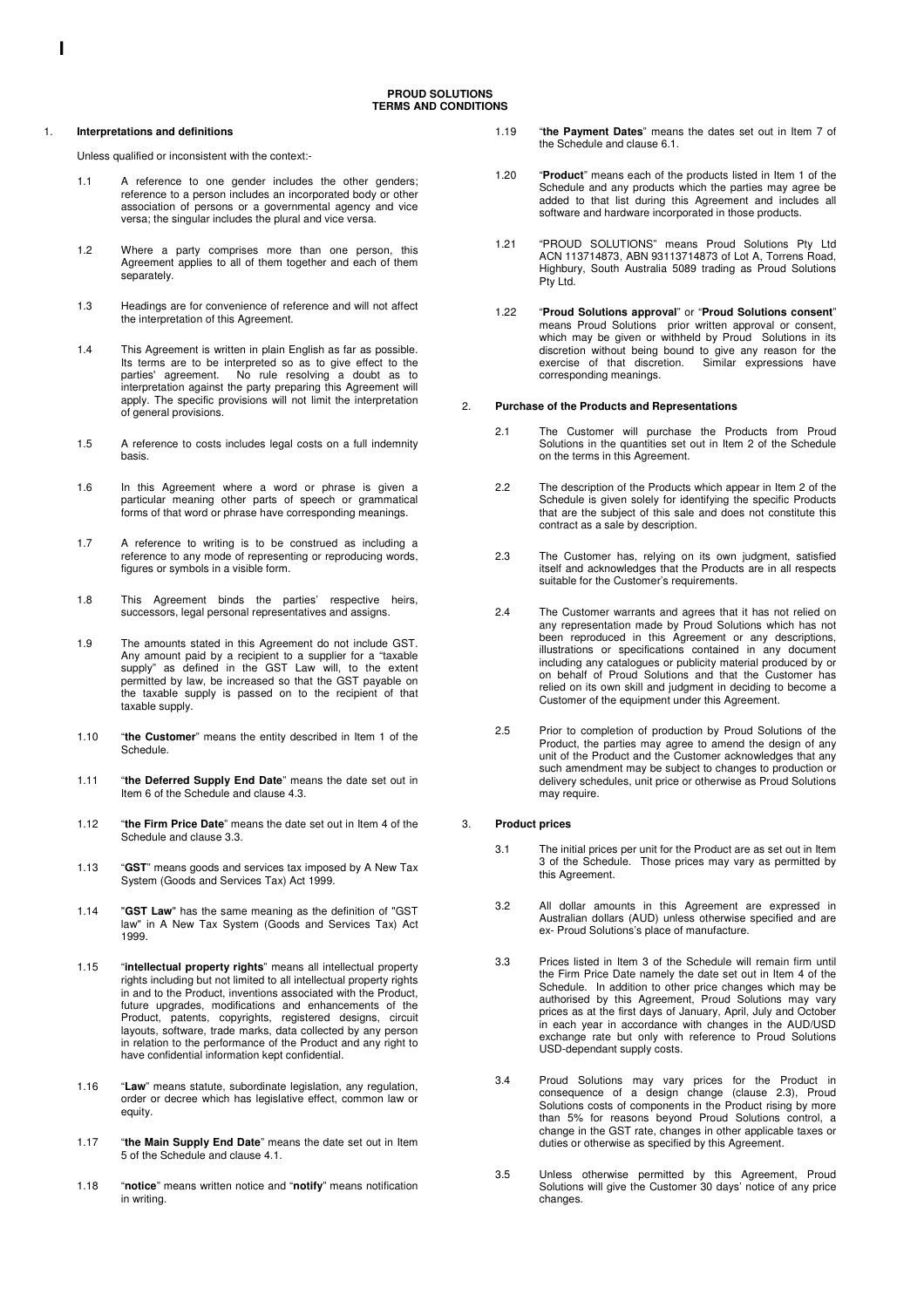# 4. **Supply Period**

- 4.1 The Main Supply Period will commence on the date of this Agreement and will finish on the Main Supply End Date namely the date set out in Item 5 of the Schedule.
- 4.2 Subject to clauses 4.3 and 4.4, the Customer is to have taken delivery of all the units of the Product by the Main Supply End Date.
- 4.3 If for reasons beyond the Customer's reasonable control, it cannot take delivery of all units of the Product by the Main Supply End Date, subject to clause 4.4, on written request from the Customer, Proud Solutions may agree to extend the Main Supply Period. That extended period, referred to as the Deferred Supply Period, will commence from the Main Supply End Date and will terminate on the Deferred Supply End Date namely the date set out in Item 6 of the Schedule.
- 4.4 Despite clause 4.3, by not later than the Main Supply End Date, the Customer must have taken delivery of not less than 75% of the quantities of each line of the Product specified in Item 2 of the Schedule.
- 4.5 If the Customer has not taken delivery of all of the Product by not less than 14 days prior to the Deferred Supply End Date, Proud Solutions shall be entitled to deliver to the Customer all outstanding quantities of the Product by the Deferred Supply End Date and the Customer will be obliged to pay for same in accordance with this Agreement.

# 5. **Orders for Product and Delivery**

- 5.1 This clause 5 is to be read subject to clause 4.
- 5.2 To assist Proud Solutions with production scheduling, the Customer will give to Proud Solutions written estimates of its requirements for delivery of the Product during the Main Supply Period and if applicable, the Deferred Supply Period. The Customer will give estimates each month for a forward period of at least 6 months.
- 5.3 Orders for delivery of specific quantities of the Product must be placed in writing by the Customer with Proud Solutions ("Delivery Order"). Each Delivery Order must specify the quantity of each line of Product required and the delivery date requested by the Customer.
- 5.4 Any delivery times made known to the Customer are estimates only and Proud Solutions is not liable for late delivery or non-delivery.
- 5.5 Proud Solutions is not liable for any loss, damage or delay occasioned to the installation of the Product.
- 5.6 Proud Solutions may at its option deliver the Product to the Customer in any number of instalments unless there is an agreement to the effect that the Customer will not take delivery by instalments.
- 5.7 If Proud Solutions delivers any of the Product by instalments, and any one of those instalments is defective for any reason:
- 5.7.1 it is not a repudiation of the contract of sale formed by these conditions; and
- 5.7.2 the defective instalment is a severable obligation.
- 5.8 Proud Solutions is not responsible to the Customer or any person claiming through the Customer for any loss or damage to goods in transit caused by any event of any kind by any person (whether or not Proud Solutions is legally responsible for the person who caused or contributed to that loss or damage).
- 5.9 Proud Solutions must provide the Customer with such assistance as may be necessary to press claims on carriers so long as the Customer:
	- 5.9.1 has notified Proud Solutions and the carriers in writing immediately after loss or damage is discovered on receipt of the Product; and

5.9.2 lodges a claim for compensation on the carrier within three (3) days of the date of receipt of the goods.

## 6. **Payment**

- 6.1 The Customer will pay to Proud Solutions without any deduction the price for the Product plus GST or other amounts payable pursuant to the Purchase Invoice upon Payment schedule as per the Sales Quotation. Note: The deposit and subsequent payments are non refundable.
- 6.2 Without prejudice to any other rights powers or remedies of Proud Solutions the Customer will pay to Proud Solutions interest at the rate of twelve per centum (12%) per annum on any moneys due and payable on any account whatsoever such interest to be computed daily from the due date for payment of those monies until payment in full, such interest to be recoverable on demand.
- 6.3 The Customer must satisfy Proud Solutions reasonable credit requirements as they exist at the date of this Agreement or as may be changed from time to time by Proud Solutions. The Customer must immediately notify Proud Solutions of conditions which may affect the Customer's credit worthiness or which may change Proud Solutions known or anticipated credit requirements. If the Customer requests an increase in its credit limit, Proud Solutions will respond to that request within 10 business days of receipt.
- 6.4 If any cheque issued by the Customer or by any third party in payment for the Product is dishonoured:
	- 6.4.1 Proud Solutions may refuse to supply any further Products (whether or not Proud Solutions is to make any further deliveries of the Products), until satisfactory payment is received in full; and
	- 6.4.2 Proud Solutions is entitled to treat the dishonour of the cheque as a repudiation of this agreement and to elect between terminating this agreement or affirming this agreement, and in each case, claiming and recovering compensation for loss or damage suffered from the Customer.
	- 6.4.3 The Customer must pay any goods and services tax  $(GST)$

# 7. **Risk and property**

- 7.1 The Product will be at the Customer's risk immediately upon loading onto the Customer's carrier at Proud Solutions place of business.
- 7.2 In connection with the Product while they remain the property of Proud Solutions, the Customer agrees with Proud Solutions that:
	- 7.2.1 the Customer has no right or claim to any interest in the goods to secure any liquidated or unliquidated debt or obligation Proud Solutions owes to the Customer;
	- 7.2.2 the Customer cannot claim any lien over the Product;
	- 7.2.3 the Customer will not create any absolute or defeasible interest in the Product in relation to any third party except as may be authorized by Proud Solutions;
	- 7.2.4 where the Customer is in actual or constructive possession of the Product:
		- 7.2.4.1 the Customer will not deliver them or any document of title for the Product to any person except as directed by Proud Solutions; and
		- 7.2.4.2 it is in possession of the Product as a bailee of the Product and owes Proud Solutions the duties and liabilities of a bailee.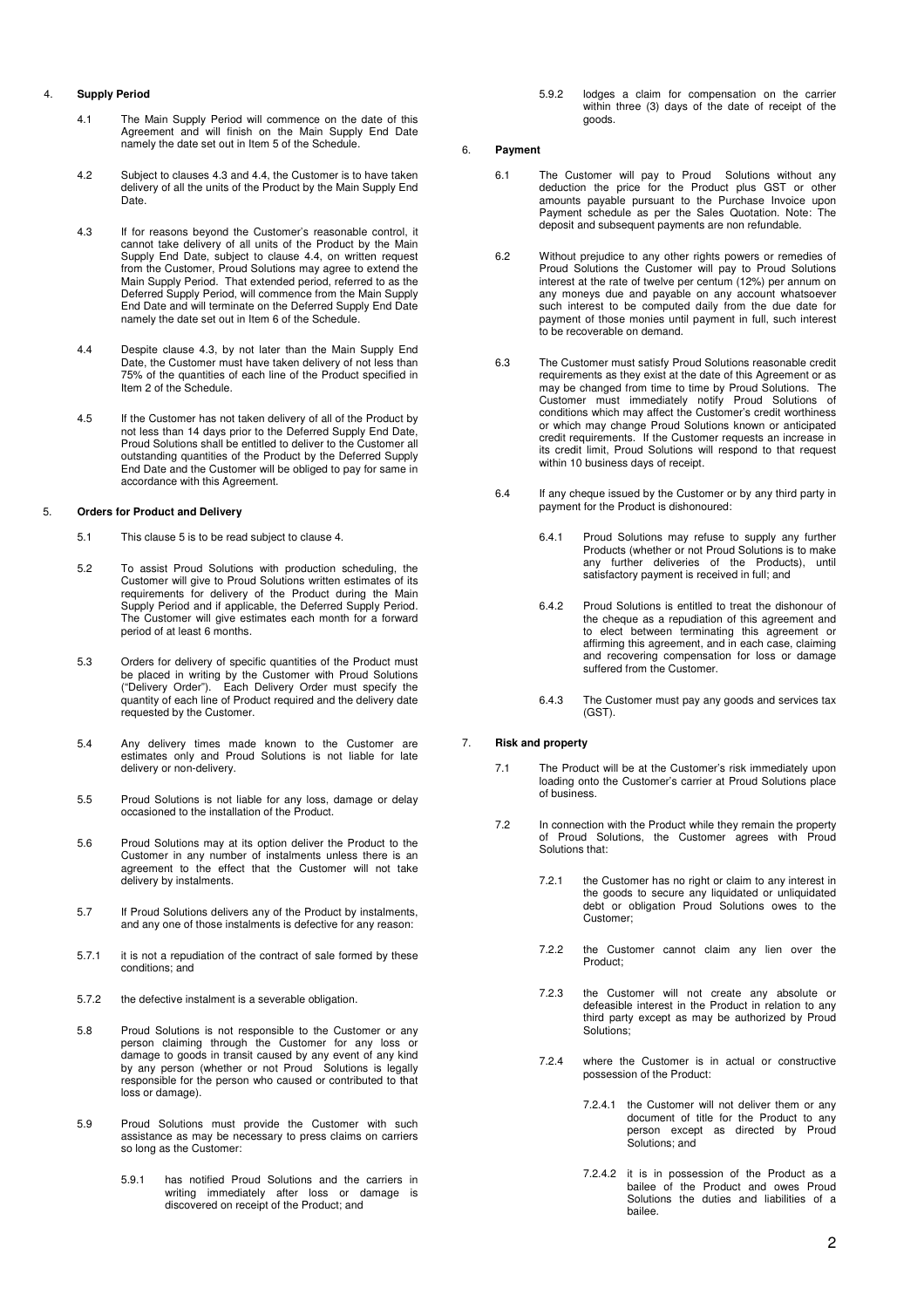- 7.3 In connection with the Product, Proud Solutions states to the Customer that:
	- 7.3.1 Proud Solutions has the right to supply the Product to the Customer;
	- 7.3.2 the activities of the Customer in supplying the Product do not infringe the rights of the owner of the Product (where Solutions is not the owner of the Product);
	- 7.3.3 if the Product is not owned by Proud Solutions, that Proud Solutions is authorised to supply the Product to the Customer.
- 7.4 Proud Solutions and the Customer agree that:
	- 7.4.1 The property of Proud Solutions in the Product remains with Proud Solutions until Proud Solutions has been paid in full for the Product under all individual contracts for the supply of the Product between Proud Solutions and the Customer;
	- 7.4.2 The Customer is a bailee of the Product until such time as property in them passes to the Customer and that this bailment continues in relation to each of the Products until the price of the Product has been paid in full;
	- 7.4.3 Pending payment in full for the Product, the Customer:
		- 7.4.3.1 must not supply any of the Products to any person outside of its ordinary or usual course of business;
		- 7.4.3.2 must not allow any person to have or acquire any security interest in the Product;
		- 7.4.3.3 must insure the Product for their full insurable or replacement value (whichever is the higher) with an insurer licensed or authorised to conduct the business of insurance in the place where the Customer carried on business;
		- 7.4.3.4 must not remove, deface or obliterate any identifying plate, mark or number on any of the Products;
		- 7.4.3.5 must store or otherwise deal with the Product in a manner which clearly<br>demonstrates ownership by Proud demonstrates ownership by Solutions and not by the Customer.
- 7.5 Despite clause 7.4, if the Customer supplies any of the Products to any person before all moneys payable by the Customer have been paid to Proud Solutions (and have not been claimed or clawed-back by any person standing in the place of or representing the Customer), the Customer agrees that:
	- 7.5.1 it holds the proceeds of re-supply of the Products on trust for and as agent for Proud Solutions immediately when they are receivable or are received;
	- 7.5.2 it must either pay the amount of the proceeds of resupply to Proud Solutions immediately when they are received or pay those proceeds into an account with a bank or a financial institution or deposit-taking institution as trustee for Proud Solutions;
	- 7.5.3 any accessory or item which accedes to any of the Products by an act of the Customer or of any person at the direction or request of the Customer becomes and remains the property of Proud Solutions until Proud Solutions is paid in accordance with clause 7.4.1 when the property in the Product (including the accessory) passes to the Customer;
- 7.5.4 if the Customer fails to pay for the Product within the period of credit (if any) extended by Proud Solutions to the Customer, Proud Solutions may recover possession of the Product at any site owned, possessed or controlled by the Customer and the Customer agrees that Proud Solutions has an irrevocable licence to do so.
- 7.6 Any property of the Customer under Proud Solutions possession, custody or control is completely at the Customer's risk as regards loss or damage caused to the property or by it.
- 7.7 Proud Solutions reserves the right to make a reasonable charge for storage if delivery instructions are not provided by the Customer within fourteen days of a request by Proud Solutions for such instructions. The parties agree that Proud Solutions may charge for storage from the first day after Proud Solutions requests the Customer to provide delivery instructions.
- 7.8 (a) Proud Solutions is not under any duty to accept Products returned by the Customer and will do so only on terms to be agreed in writing in each individual case;
	- (b) If Proud Solutions agrees to accept returned Products from the Customer under paragraph (a) of this clause, the Customer must return the Products to Proud Solutions at Proud Solutions place of business referred to at the head of these conditions.
- 7.9 All Products to be supplied by Proud Solutions to the Customer are as described on the purchase order agreed by Proud Solutions and the description on such purchase order modified as so agreed prevails over all other descriptions including any specification or enquiry of the Customer.
- 7.10 No order may be cancelled except with consent in writing and on terms which will indemnity Proud Solutions against all losses.
- 7.11 The Customer irrevocably grants to or will procure for Proud Solutions, its agents and servants an unrestricted right and licence without notice, to enter premises to identify and remove any of the equipment which is the property of Proud Solutions without in any way being liable to the Customer or any person claiming through the Customer or any other person.

### 8. **Warranty**

- 8.1 Proud Solutions warrants that the Product will be free from defect due to faulty materials or Proud Solutions workmanship for a period of 365 days from the date of despatch by Proud Solutions and calculated on an 8 hour use per day. Products supplied by Proud Solutions from other manufacturers will be warranted for the term of the manufacturers warranty.
- 8.2 Proud Solutions liability is limited to either repair or replacement (at Proud Solutions option) of the faulty Product or crediting the Customer's account in an amount equal to the then current unit price.
- 8.3 During that period of warranty, Proud Solutions will replace or repair any defective Products without charge so long as the claim does not arise from:
	- 8.3.1 improper adjustment, calibration or operation by the Customer; Note: Belt damage caused by incorrect tracking is not covered under this warranty
	- 8.3.2 the use of accessories including consumables, hardware, or software which were not manufactured by or approved in writing by Proud Solutions;
	- 8.3.3 any contamination or leakages caused or induced by the Customer;
	- 8.3.4 any modifications of the Product which was not authorised in writing by Proud Solutions;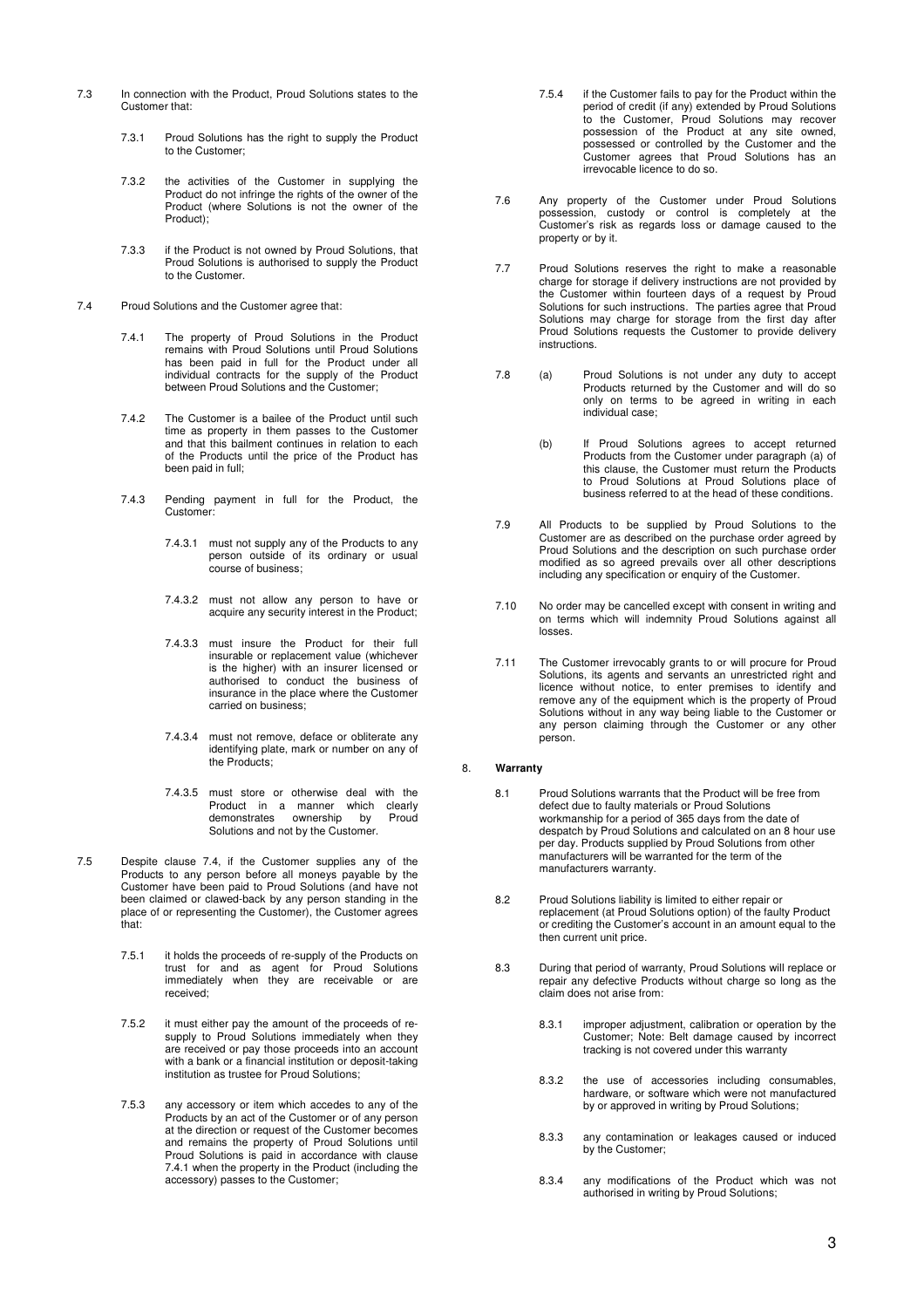- 8.3.5 any misuse of the Product by the Customer or anyone for whom the Customer has legal responsibility (including a minor);
- 8.3.6 any use or operation of the Product outside of the physical, electrical or environmental specifications of the Product.
- 8.4 This warranty does not extend to cover any damage to Sensitive Components set out in Item 8 of the Schedule, nor to corrosion due to any cause nor to any damage to painted or anodized surfaces. The Sensitive Component, if any, included in the Product carries a limited warranty from the manufacturer set out in Item 8 of the schedule and that warranty is the only warranty given to the Customer in respect of that part of the Product.
- 8.5 Any Product the subject of a warranty claim must be returned to Proud Solutions at the Customer's cost, accompanied by a written warranty claim identifying the Product unit, whether it is a line return (returned from the Customer's manufacturing facility) or a field return (removed and returned from an end user installation) and providing information as to the fault or defect in the Product plus such additional information as Proud Solutions may require.
- 8.6 The Customer will pay freight costs on the return of repaired or replaced Product to the Customer.
- 8.7 The Customer must promptly inspect each Product upon its receipt. Claims must be made within 30 days of the Customer's receipt of the Product. Failure by the Customer to give notice of any return claim within 30 days after receipt shall be conclusively deemed an unqualified acceptance of the Product and a waiver by the Customer of all claims with respect to it.
- 8.8 Proud Solutions will give to the Customer written notification of its acceptance or otherwise of a warranty claim. That notification will normally be given within 10 working days of Proud Solutions receipt of warranty claim. The Customer will be liable for Proud Solutions costs associated with a warranty claim which on reasonable grounds is not accepted by Proud Solutions.
- 8.9 To the maximum extent permitted by law, other than as expressly stated in this Agreement, Proud Solutions gives no warranty in relation to the Product. Without limiting that exclusion, Proud Solutions will have no liability whatever to any person as to the suitability, fitness for any purpose, quality, performance or otherwise of the Product in any application;

### 9. **Intellectual Property Rights**

- 9.1 Proud Solutions owns all of the Intellectual Property Rights. The Customer agrees:-
	- 9.1.1 not to cause or permit or assist or allow others to cause or permit copying, third party use, or anything which may damage or endanger the Intellectual Property Rights;
	- 9.1.2 to notify Proud Solutions of any suspected infringement of the Intellectual Property Rights or other property or Proud Solutions Confidential Information (refer clause 10) of the Supplier;
	- 9.1.3 to take such reasonable action as Proud Solutions may direct at the expense of Proud Solutions in relation to such infringement;
	- 9.1.4 except with Proud Solutions consent, not to alter or tamper with the Product or any markings, codings or labelling on or attached to the Product as supplied by Proud Solutions;
	- 9.1.5 to compensate Proud Solutions for any use by the Customer of the Intellectual Property Rights or other property or Proud Solutions Confidential Information otherwise than in accordance with this Agreement;
- 9.1.6 not to register or use any name or mark similar to or capable of being confused with any of Proud Solutions trade or business names or trade marks, logos, devices, marks or descriptions of the Product;
- 9.1.7 that it has no right or interest in the Intellectual Property Rights, the Product, Proud Solutions business or Proud Solutions Confidential Information other than as expressly granted by this Agreement.
- 9.2 The Customer acknowledges that Proud Solutions has the unrestricted right to commercialise the Intellectual Property Rights as it sees fit.
- 9.3 If this provision is infringed the Customer shall be liable for a penalty of \$50,000. This penalty may be claimed in addition to any compensation available to Proud Solutions by law.

#### 10. **Confidentiality**

- 10.1 During and at all times after this Agreement, either party must not, except in its performance of its obligations under this Agreement or otherwise with the other party's consent, use or disclose to any third party, in any form or by any means, and must keep in the strictest confidence, all and any Confidential Information of which that party becomes aware whether through the performance of its obligations under this Agreement or otherwise.
- 10.2 "**Confidential Information**" includes all information of a confidential nature regarding the business interests, finances, methodology or affairs of a party including but not limited to matters of a technical nature, trade secrets, know-how, technical data, marketing procedures and information, customer information and any other information which may be notified by a party to the other as being confidential or which, if disclosed would or would be likely to be detrimental to that party.
- 10.3 A party will be entitled to an injunction restraining the other party from any action or threatened action which would be a breach of this clause 10. Each party agrees to fully compensate the other for all direct or indirect losses, costs or damages which the other party may suffer if the first party breaches this clause 10.

# 11. **No modification of Product**

The Customer will not access source codes incorporated in the Product nor modify or reverse engineer any component part of any of the Product nor permit anyone else to do so without Proud Solutions consent.

#### 12. **Compliance**

- 12.1 The Customer must supply Proud Solutions in writing any details and specifications that the Customer requires in the design and manufacture of the Products otherwise the Products may be built as the supplier decides correct.
- 12.2 The Customer must ensure that appliances into which the Products are installed in every respect satisfy all applicable laws, rules and regulations in any place where those appliances may be transported, stored, sold or used.
- 12.3 The Customer will be liable for all costs associated with its compliance pursuant to this clause.
- 12.4 In agreeing to proceed with the Sales Agreement the Customer confirms that they have not relied upon any verbal or written representation or assurance, other than those contained within the Proud Solutions signed and accepted Quotation.

### 13. **Liability and Indemnity**

13.1 Proud Solutions nor any subcontractor or any worker or agent of Proud Solutions will be liable for any liability, loss or damage whether direct or indirect, consequential or inconsequential past present or future, in tort, contract or in any other way: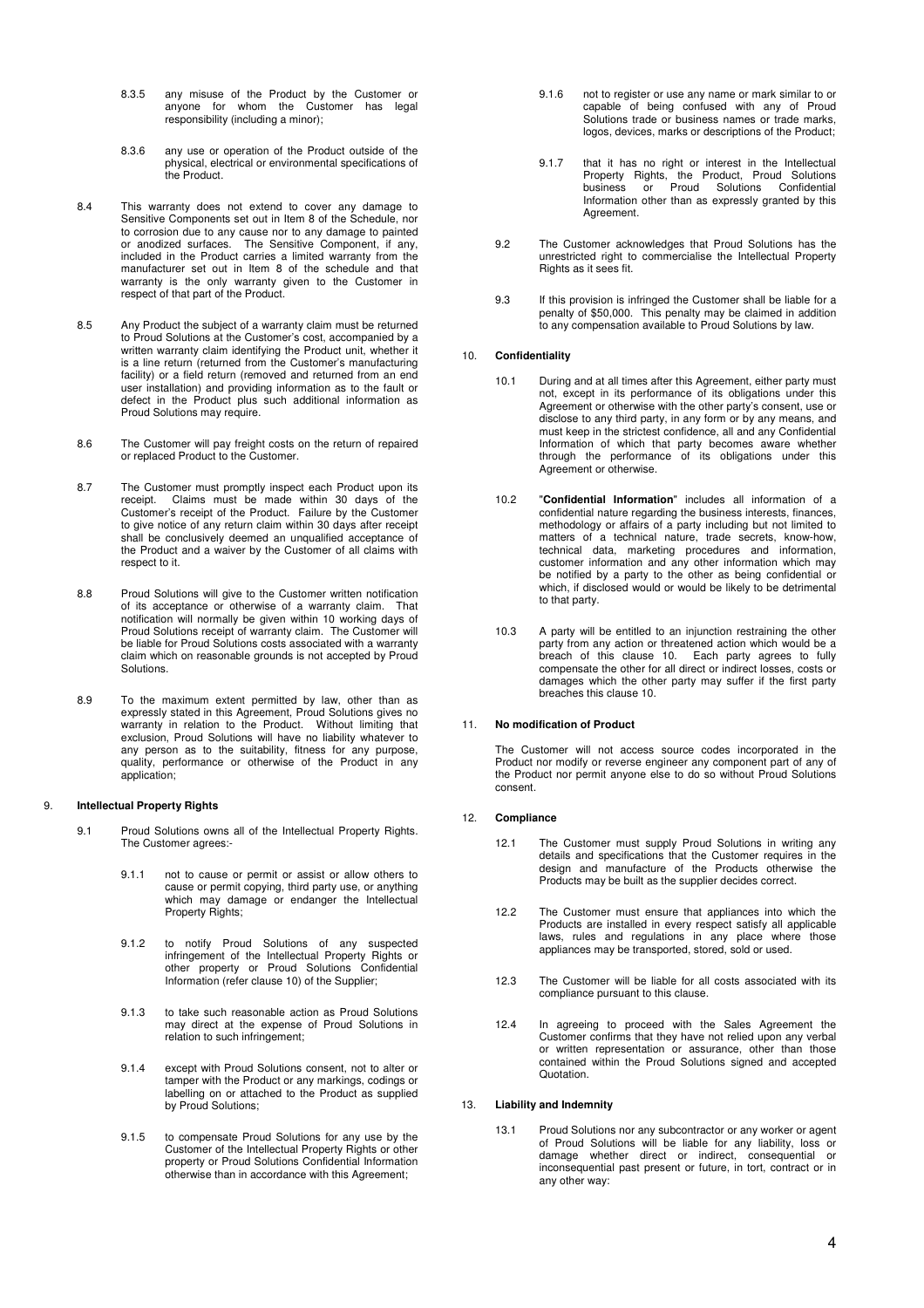- 13.1.1 for any direct or indirect loss, damage, contamination or deterioration to the Product or misdelivery or failure to deliver or delay in delivery of the Product;
- 13.1.2 for any injury, loss or damage, direct or indirect, to any person or real or personal property arising in any way in connection with the carriage of the Product or the nature or character of the Product.
- 13.1.3 for any infringement of any third party rights or claim based upon the use for any purpose or any application of the Product.

whether due to any action or inaction by Proud Solutions or any other person or otherwise.

- 13.2 Without limiting clause 13.1, Proud Solutions will not be liable in tort contract or in any other way for any direct or indirect loss, damage, contamination or deterioration to the Product due to any event of force majeure.
- 13.3 Without limiting clause 13.1 Proud Solutions will not be liable in tort, contract or otherwise to any party as a result of a breach of this Agreement by the Customer.
- 13.4 All protections, limitations or exclusions of liability and/or indemnities for the benefit of Proud Solutions in this Agreement will continue to have full force despite any tort or breach of contract by Proud Solutions, even if such tort or breach of contract was outside the contemplation or expectation of the parties or any other person entitled to the benefit of this Agreement when the Agreement was made.
- 13.5 In the event that the Customer defaults under the terms of this Agreement then the Customer shall pay to Proud Solutions any loss and damage including direct and indirect and consequential and inconsequential loss and damage and including solicitor and own client legal costs and outlays incurred by Proud Solutions arising out of or by reason of or in respect of such default.
- 13.6 The Customer will hold harmless, indemnify and keep indemnified Proud Solutions from and against all claims, demands, penalties, actions, losses, costs, expenses or other liabilities direct or indirect, consequential or inconsequential past present or future imposed, brought against, incurred or suffered by Proud Solutions arising out of or as a result of any breach by the Customer of its obligations under this Agreement or any of the other matters referred to in this clause.

#### 14. **Status of Customer**

The Customer is not an employee, partner, agent or joint venturer of Proud Solutions and cannot directly or indirectly bind Proud Solutions in any arrangement with a third party.

# 15. **Termination**

- 15.1 If either party breaches any term of this Agreement ("**the defaulting party**") the other party ("**the non-defaulting party**") may give the defaulting party not less than 30 days' notice to remedy that breach. If the breach is not remedied within the period stipulated, the non-defaulting party may give the defaulting party a further notice immediately terminating this Agreement.
- 15.2 Either party may terminate this Agreement by notice to the other party immediately upon any of the following events:-
	- 15.2.1 If the other party ceases to do business as a going concern;
	- 15.2.2 If a summons, petition or other action is issued or brought or a resolution passed by the other party seeking any form of insolvency related administration or arrangement with respect to the other party except for the bona fide purpose of reconstruction;
	- 15.2.3 If an administrator or a receiver and/or manager is appointed over any of the assets of the other party or a mortgagee or encumbrancee enters into

possession (whether itself or by an agent) of any asset of the other party;

- 15.2.4 If the other party commits a serious criminal offence.
- 15.3 Any termination shall not effect the rights and obligations pursuant to this Agreement which existed or accrued prior to termination.
- 15.4 Upon termination of this Agreement the Customer shall deliver up any equipment delivered to the Customer by Proud Solutions in good order and condition and should the Customer fail to do so then Proud Solutions shall have the right to retake possession of the said equipment and shall be entitled to recover from the Customer damages for breach of the Agreement, a reasonable amount for the rental or storage of the equipment, any loss of profits as a result of the breaches by the Customer, any costs incurred by Proud Solutions in retaking possession of the equipment and any costs including solicitor and own client legal costs incurred by Proud Solutions of and incidental to obtaining or attempting to obtain possession of the equipment or enforcing or attempting to enforce any of Proud Solutions rights under this Agreement.

### 16. **Dispute Resolution**

- 16.1 A party seeking to resolve a dispute under this Agreement ("**the Dispute**") must notify the other party in writing of the existence and nature of the Dispute. Upon the other party receiving the notice, the parties must exercise good faith in resolving the dispute by negotiation between themselves through their nominated representatives.
- 16.2 If the Dispute cannot be resolved by negotiation under clause 16.1 within 14 days of the notice, the parties must jointly request the appointment of a mediator. If the parties fail to agree on the appointment of a mediator within 7 days of a notice of appointment of mediator, either party may apply to the President of the Law Society of South Australia or the nominee of the President to appoint a mediator. Once the mediator has accepted the appointment, the parties must comply with the instructions of the mediator.
- 16.3 In the event that the Dispute is not resolved within 14 days of the appointment of a mediator, or any other period agreed by the parties in writing, the mediation ceases.
- 16.4 In the event that the mediation ceases pursuant to clause 16.3 hereof, either party may submit the dispute to arbitration in accordance with the Rules of the Conduct of commercial Arbitration for the time being of The Institute of Arbitrators & Mediators Australia (ACN 008 520 045) (SA Division). The parties may be legally represented during such arbitration. The decision of the arbitrator appointed pursuant to this clause 16.4 will be final and binding on both parties.
- 16.5 The parties agree and acknowledge that the costs of the mediator and of the arbitrator appointed pursuant to this clause are to be paid equally by the parties.

#### 17. **Amendments**

Any amendment to a term of this Agreement must be made in writing and executed by the parties or duly authorised officers on behalf of the parties.

### 18. **Force majeure**

Except for an obligation to pay money, neither party will be liable for any failure or delay in performance of its obligations resulting from circumstances beyond the reasonable control of such party. If a force majeure event occurs, the party suffering it will notify the other party of the occurrence and expected duration of that event. The party suffering the force majeure event must use all reasonable endeavours to obviate that force majeure event.

#### 19. **Notice**

Any notice given or invoice provided pursuant to this Agreement must be in writing and be hand delivered or sent by prepaid post or by facsimile to the address or facsimile number (as the case may be) shown at the commencement of this Agreement (or any other address or facsimile number that a party may notify to the other) and will be deemed sufficiently given:-